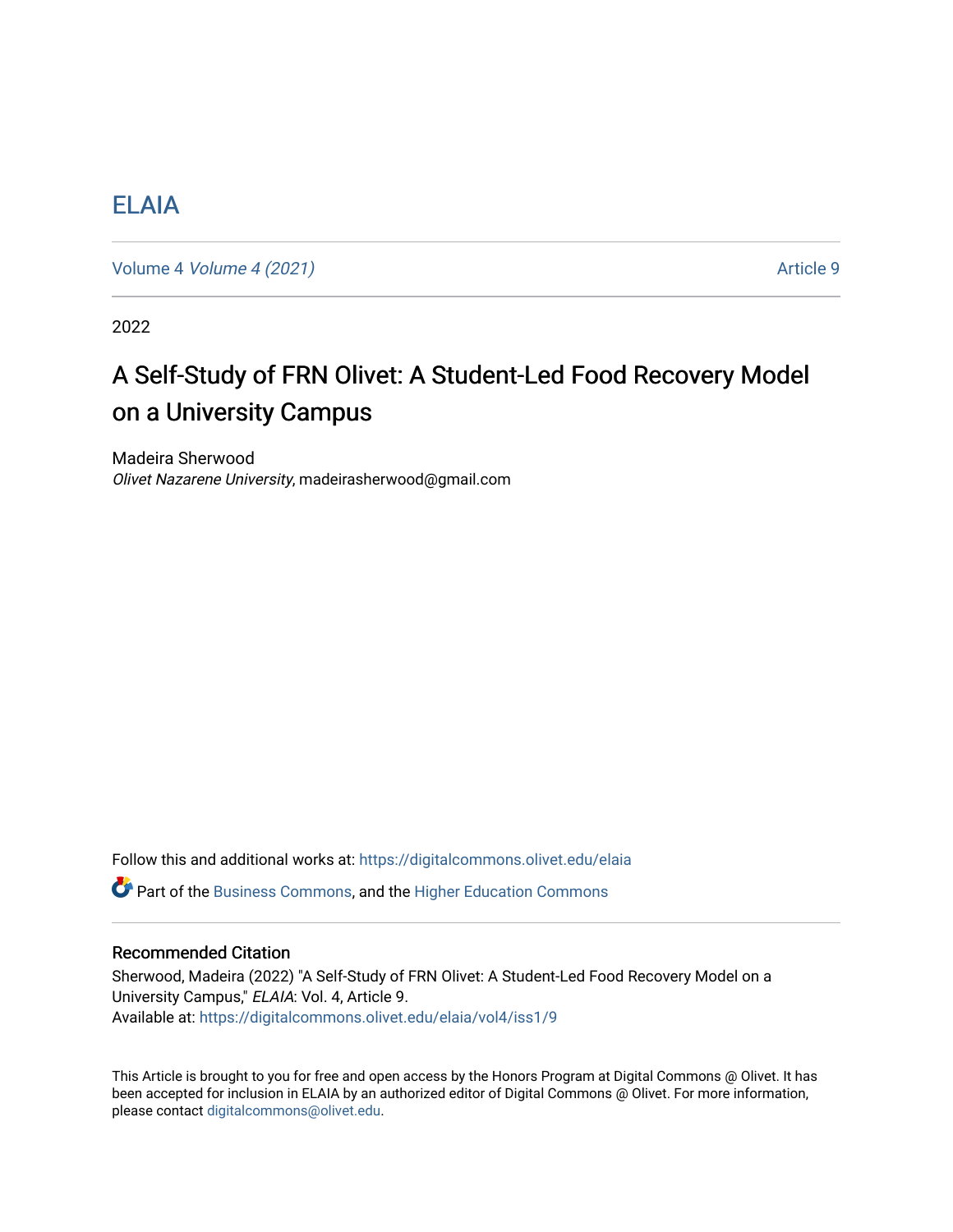# A Self-Study of FRN Olivet: A Student-Led Food Recovery Model on a University Campus

# Cover Page Footnote

Thank you to Olivet Nazarene University and the Honors Program for the opportunity to complete this individual research project while obtaining my undergraduate degree.

Thank you to Dr. Lynda Allen, my faculty mentor, for the guidance and encouragement she has given me throughout my entire college career, for her investment not only in this research project but in Enactus and the Food Recovery Network as well, and for her dedication to prepare students for a successful professional career and life of service.

Thank you to Dr. Schurman, who listened to my vision and helped me to think creatively about what this project could look like. Thank you to Dr. Case, who affirmed me in my work and encouraged me to complete this project. Thank you to my Honors professors and the other students in my cohort for their support over the last four years.

Thank you to my fiancé, my parents, my sisters, and my roommates, who have been my biggest cheerleaders, encouraged me every step of the way, and believed in my abilities to make an impact in this world.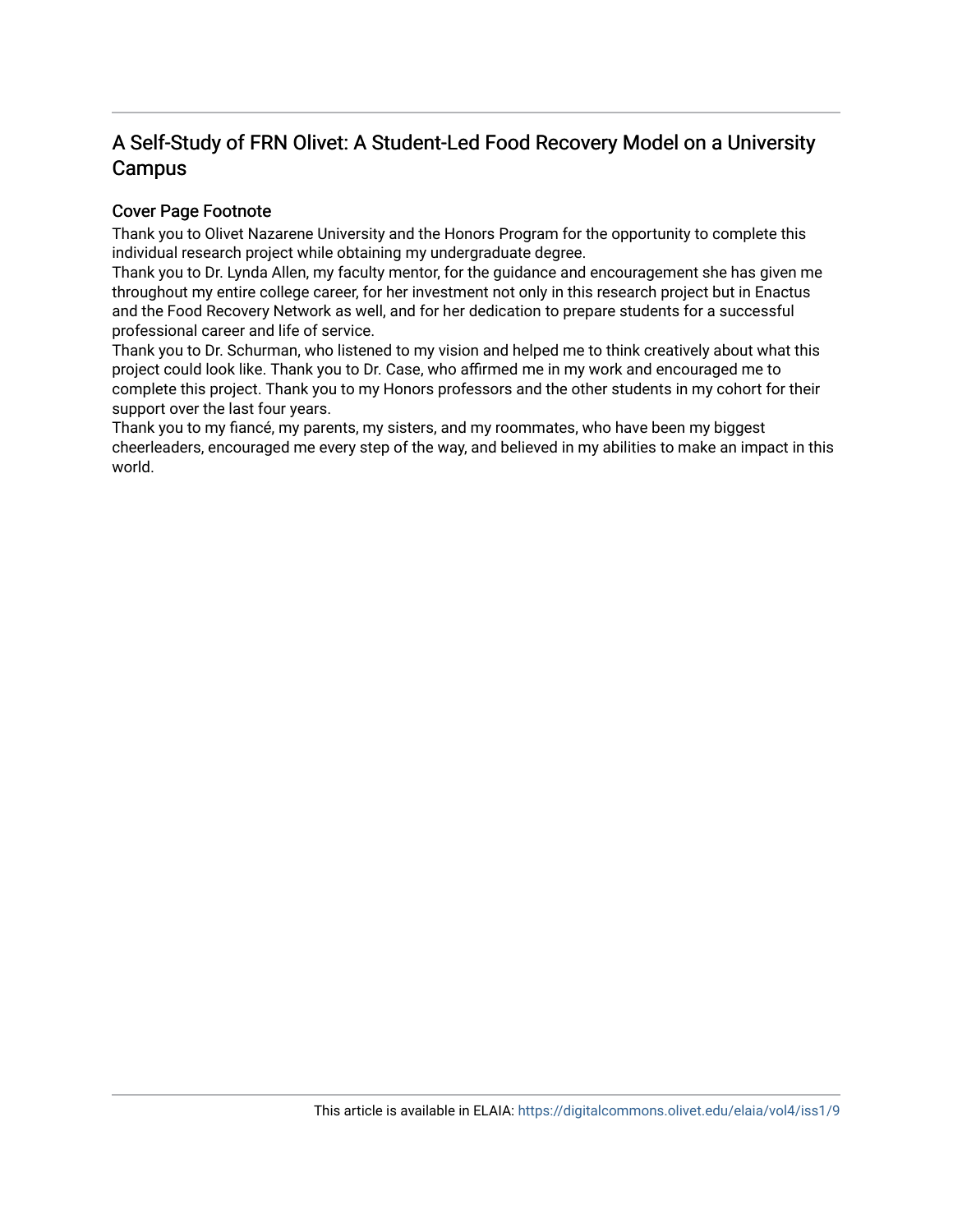

# **A Self-Study of FRN Olivet: A Student-Led Food Recovery Model on a University Campus**

*Madeira J Sherwood*

#### ACKNOWLEDGEMENTS

Thank you to Olivet Nazarene University and the Honors Program for the opportunity to complete this individual research project while obtaining my undergraduate degree.

Thank you to Dr. Lynda Allen, my faculty mentor, for the guidance and encouragement she has given me throughout my entire college career, for her investment not only in this research project but in Enactus and the Food Recovery Network as well, and for her dedication to prepare students for a successful professional career and life of service.

Thank you to Dr. Schurman, who listened to my vision and helped me to think creatively about what this project could look like. Thank you to Dr. Case, who affirmed me in my work and encouraged me to complete this project. Thank you to my Honors professors and the other students in my cohort for their support over the last four years.

Thank you to my fiancé, my parents, my sisters, and my roommates, who have been my biggest cheerleaders, encouraged me every step of the way, and believed in my abilities to make an impact in this world.

 $1 \equiv$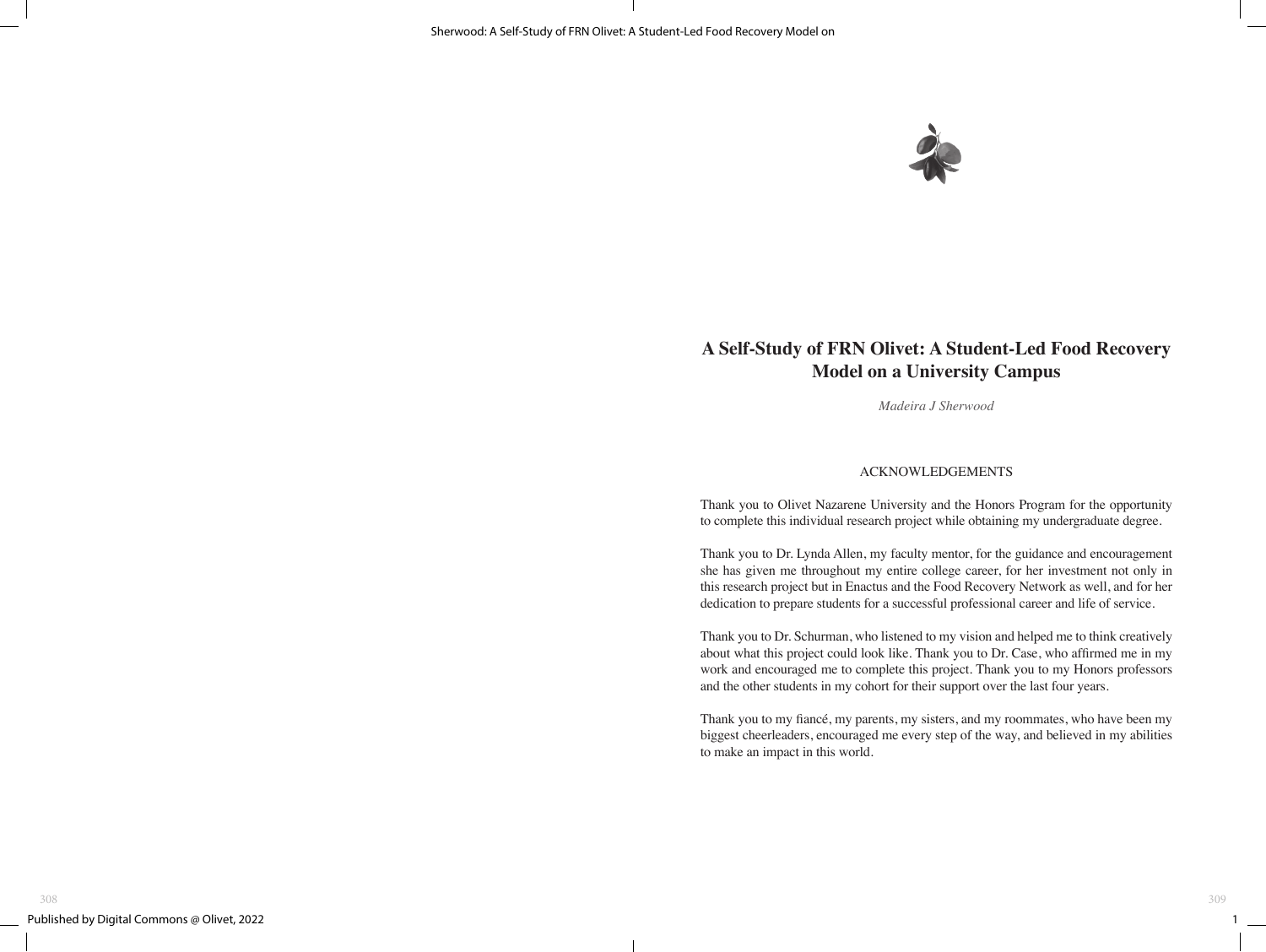# ABSTRACT

An alarming amount of unserved food, which emits carbon dioxide into the atmosphere, is thrown away daily on university campuses. In those same college communities, there is likely a large food insecure population that is going to bed hungry every night. The Food Recovery Network (FRN) is a network of colleges and universities across the United States that seeks to bridge this gap. The FRN chapter at Olivet Nazarene University, established in October 2017, encountered challenges in its first couple years of operation because there were not yet many resources that laid out best practices for a food recovery program on a college campus. In order to strengthen the FRN Olivet chapter and aid other universities in the implementation and operation of their own FRN chapter, a comprehensive model was created that lays out the processes used, the challenges faced, and the resources created by the FRN Olivet chapter. The model contains the following sections: an author's note, the importance of starting an FRN chapter, implementing an FRN chapter, volunteers (composition, recruitment, and retention), recoveries, deliveries, training and development, social media, finance and fundraising, an all-school food drive called Move Out for Hunger, additional events such as awareness days and educational opportunities, and a succession plan. The FRN Olivet Model was reviewed by seven individuals and revised according to their suggestions. The goal is that by reading a single section, a representative from another university would have enough information to gain an understanding of how the system could be replicated successfully.

**Keywords:** food waste, food insecurity, food recovery, fight hunger, model, feeding program, university, student-led

# INTRODUCTION

Until three years ago on the campus of Olivet Nazarene University, the excess food that was prepared but not served in the cafeteria was thrown away, filling landfills and harming the environment. While this food was being wasted, over 15,000 individuals in Kankakee County, where Olivet is located, were suffering from food insecurity. The Food Recovery Network (FRN), implemented at Olivet in October of 2017, sought to bridge this gap through the work of a team of 45 student volunteers recovering leftover food on campus and delivering it to The Salvation Army in Kankakee. Since then, the donated food continues to provide a free, hot lunch to 100 food-insecure individuals each weekday.

The national organization of Food Recovery Network is made up of over 230 chapters, which combined have recovered almost four million pounds of food since its establishment in 2011. That means that over four million pounds of food have been diverted from landfills, avoiding immense environmental damage. It also means that over three million meals have been donated to food insecure families and individuals across 44 states. Even though this is a large and certainly meaningful impact, it pales in comparison to how much food is still being wasted daily. There are still university campuses that are throwing their excess food away rather than repurposing it.

Furthermore, there are still community needs across the country as well as organizations in the same communities that have the resources to meet the need. The goal of this project is two-fold—to contribute to the work of filling this gap by creating a model of this program that can be replicated and implemented elsewhere and to be a guide to continue the process of improving the FRN chapter at Olivet in the years to come.

Though successful, the food recovery program at Olivet has room for growth, which can be accomplished by the analysis of the methods, leadership, and goal-oriented action that exist. As the leader of this chapter, I conducted a self-study that will serve as a model to other universities that are seeking to meet similar needs. The main focus of the present project is to compile research and past FRN Olivet data in hopes that the existing FRN chapter at ONU will be enhanced and will be able to multiply its impact by assisting other universities in implementing their own Food Recovery Network chapter.

This project seeks to provide a starting point for student advocates at other universities looking to address the dual problems of food waste on their campuses and hunger in their communities. Though there have been brief journal articles and news articles that report on student-led hunger-fighting initiatives, there has not been documented research that specifically looks at the idea of a hot meal feeding program receiving resources from a campus cafeteria. Many communities have existing issues of university food waste and food insecurity. Speaking from experience, implementing a program like this without resources or a model on which to base the planning is incredibly difficult.

This self-study outlines the processes—both past and present—of Olivet's Food Recovery Network, which is unique in the present research as there are currently no other models of existing Food Recovery Network chapters. The model contains the following sections: an author's note, the importance of starting an FRN chapter, implementing an FRN chapter, volunteers (composition, recruitment, and retention), recoveries, deliveries, training and development, social media, finance and fundraising, an allschool food drive called Move Out for Hunger, additional events such as awareness days and educational opportunities, and a succession plan. Each section contains a description of that specific part of the FRN process as well as the systems used by the chapter at Olivet Nazarene University. The goal is that by reading a single section, a representative from another university would have enough information to gain an understanding of how the system could be replicated. Upon completion, the model was reviewed by seven individuals, each of whom belongs to one of the following groups: business professors who can evaluate the model design, members of the FRN Olivet team who can verify the completeness and accuracy of the data, and other leaders of FRN chapters and FRN National representatives who can evaluate whether or not this model is representative and if it would be helpful for interested universities. The FRN self-study resulted in a complete model, which combines past methods with present research to create a guide to address what has been most successful and which resources are most effective in program implementation.

 $2$   $\qquad$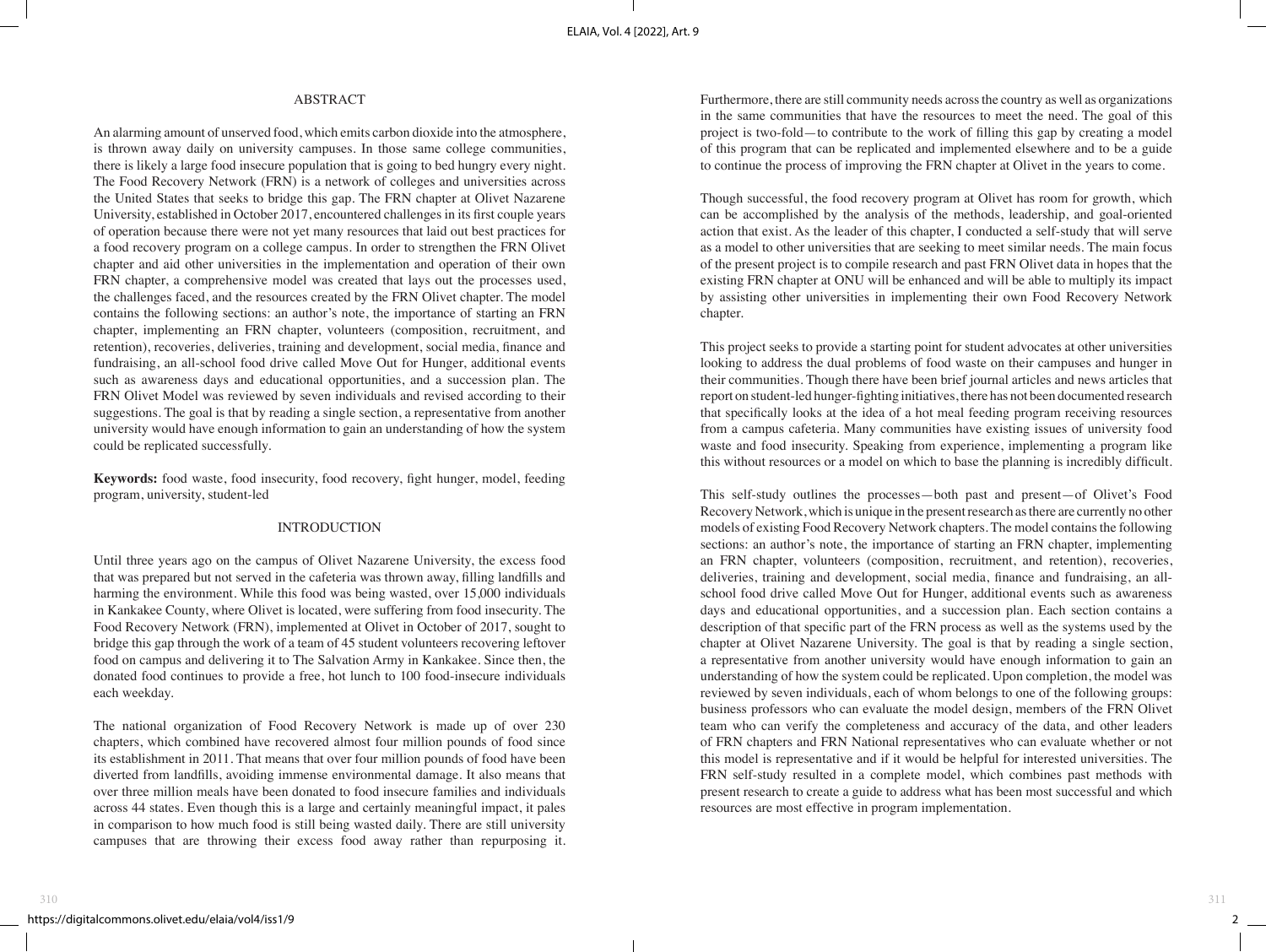## LITERATURE REVIEW

In completing this project, I first needed to explore the existing research related to the topics of food waste, food insecurity, feeding programs, program implementation, and the process of creating a model.

#### **Food Waste, Hunger, and Feeding Programs**

Food waste, when added to landfills, has a detrimental impact on the environment. Tonini, Albizzati, and Astrup (2018) conducted a study that analyzed the environmental impacts of avoidable food waste from a bottom-up life cycle assessment method based on the four main sectors of food supply: processing, wholesale and retail, food service, and households. The group of researchers found that the impact of food waste on the environment was most prevalent during food production in each sector, producing effects such as global warming, acidification, aquatic eutrophication, human toxicity cancer, and water depletion. Food waste commonly follows food production as a natural next step. It is not only harmful to the environment, but it is also a valuable resource that is wasted.

According to a report issued by the National Resources Defense Council, 40% of the food supply in the United States is not eaten; this is an unbelievable statistic but is even more eye-opening considering that "reducing food losses by just 15 percent would be enough food to feed more than 25 million Americans every year at a time when one in six Americans lack a secure supply of food to their tables" (Gunders, 2012, p. 1). The conflicting natures of the enormous need in the United States and the wasteful nature of many Americans is a tragic situation that requires intentional action and mitigation.

Similar to food waste, the world issue of hunger and food insecurity is prevalent virtually everywhere. Food insecurity "refers to the lack of nutritious foods in sufficient quantities to maintain good health" (Ke & Ford-Jones, 2015, p. 1). Growing up in a food-insecure household has negative effects on overall health in the present time but can also be harmful later in life. Inattention in schools, suicide and depression, post-traumatic stress disorder, and several chronic diseases are shown to be effects of childhood food insecurity. Looking specifically at Kankakee County, it is clear that it is no outlier to this problem of food insecurity. The Kankakee County food insecurity rate at 14% is higher than the average rate for both Illinois (12%) and the United States (13%); further, 30% of individuals lack sufficient access to healthy food (Steering Committee for the Partnership for a Healthy Community, 2018).

Feeding programs have been a common tactic to fight against food insecurity even though they are often criticized for giving handouts. Ke and Ford-Jones (2015) suggest that food supplementation is the preferred solution over a food bank because it offers more nutritious meal options. Rather than food being full of preservatives, the recipients of supplemented food commonly receive a well-rounded meal intentionally planned by a dietician at its original location. When a person decides to seek out help from others, the place they first turn to is known as a first access site. O'Toole et al. (2007) conducted a study that stemmed from the question of whether first access sites

are prepared to help the homeless population beyond their physical needs. The results showed that the most accessed site after becoming homeless was a soup kitchen. Thus, these organizations are given the opportunity of early intervention and therefore should be the most effective in their aid. To do so, they need to be prepared to not only identify the needs of those they serve but also to offer services to those individuals based upon those needs (O'Toole et al., 2007). In addition, as relationships form through repeated visits to a soup kitchen, homeless individuals are more likely to seek assistance at that location because they have grown to trust the organization (Papa, Papa, Kandath, Worrell, & Muthuswamy, 2005).

# **Program Implementation and Model Creation**

The following section will discuss research relating to project implementation and model creation. The studies found are connected to trends seen in the Food Recovery Network chapter at Olivet Nazarene University.

Each community is different and has its own unique needs. It is important to seek to understand how to meet individual needs within a program, especially as FRN Olivet begins to work in unfamiliar communities. The Dartington approach includes a tool called Matching Needs and Services (MNS). Within this approach, a seven-step service design was developed based on the eight-step needs analysis (Taylor, 2005). By partnering a need with a desired outcome, a plan can be developed based on what steps need to be taken and what services should be offered to begin solving the problem. It is important to start a project with an end goal in mind. In the case of FRN Olivet, the leadership team first identified the problem of prepared but unserved food being thrown away daily in the campus cafeteria. The desired outcome was that the food could be used to feed food insecure individuals in our community. We connected with The Salvation Army in Kankakee, whose staff was searching for a food donor for their hot lunch program. By matching a need with a service as mentioned in the study above, we were then able to begin planning and executing the logistics of bridging this gap by creating a food recovery program at Olivet.

Another helpful strategy in implementing a program at the institutional level is to have one person or "champion" that pushes for growth (Young, Shinnar, Ackerman, Carruthers, & Young, 2007). This has been the trend used by FRN Olivet over the last three years as the leader has done the majority of the goal-setting and foundational work. Representatives from a university that is interested in establishing their own FRN chapter will need to find their "champion" that will take initiative. It is important that there is always an advocate pushing for progress for the program.

Volunteer involvement is a vital piece to a service-based program and will be a necessary aspect to include in the model created in this research. Different motivational factors correspond with volunteer recruitment and retention because perceptions change as one gets more involved. The Faith-Based Volunteer Motivation (FVM) scale was developed to evaluate motivation based on values, social, enrichment, and career factors (Erasmus & Morey, 2016). Though values were the prominent motivator for faithbased volunteers in the beginning stages, the study shows that social and enrichment

 $3$  —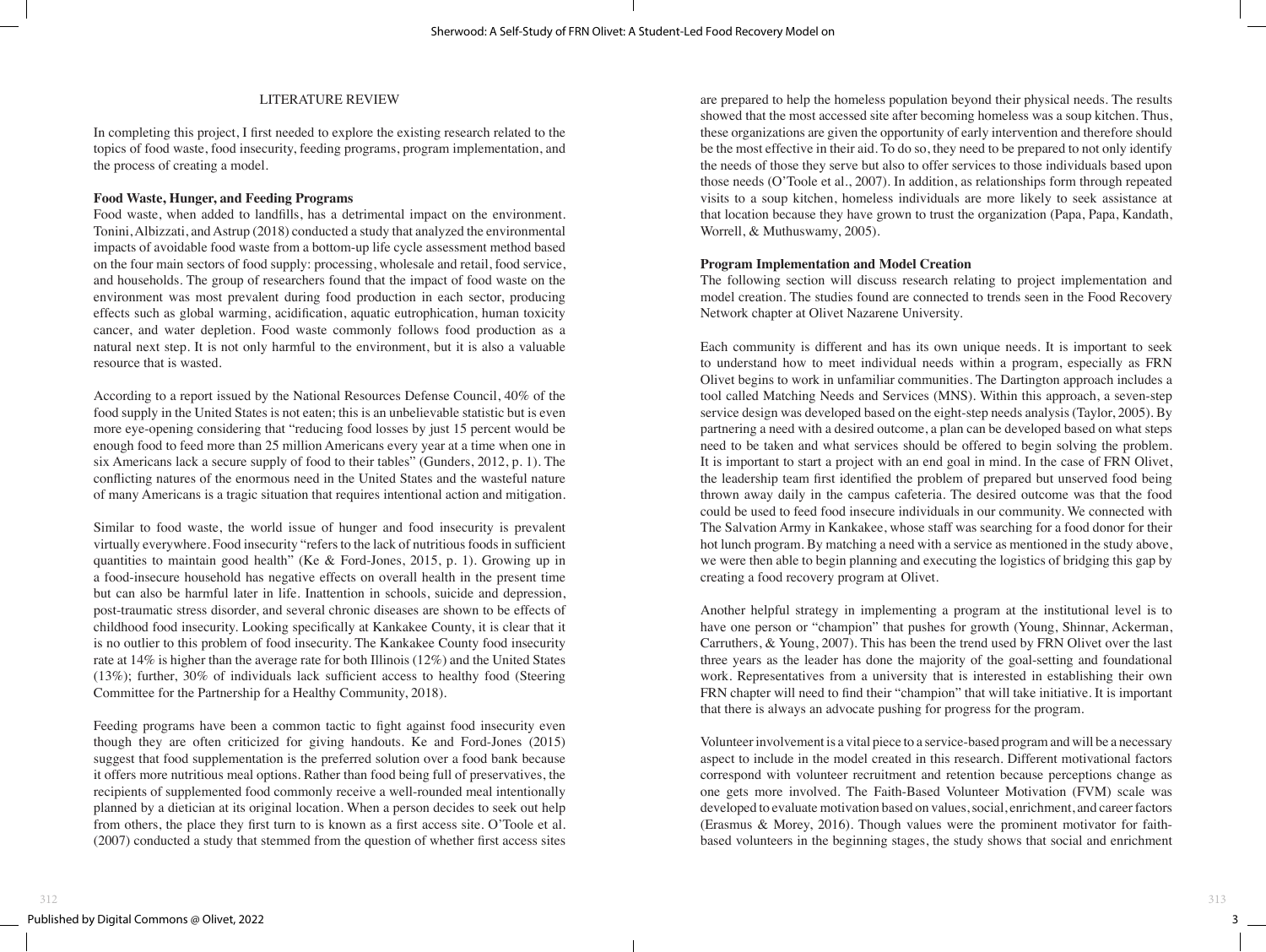factors became more important for satisfaction and retention. This is a trend that has been seen at Olivet. The majority of our volunteers join with the motivator being their values and passion to spark change. On the other hand, FRN Olivet has lacked the enhancement of the social experience of the volunteers, which could be a reason for periods of retention issues.

In the same way that it is important to consider the factors that motivate volunteers, it is equally valuable to consider the common reasons that volunteers leave community service organizations. Milbourn, Black, and Buchanan's (2019) study showed that the main responses given by those who were once enthusiastic about the mission were work burnout, lack of autonomy, alienation, disconnect, and lack of faith in leadership. The researchers suggest that organizations begin to integrate improved retention methods slowly with new volunteers to help with a smooth transition rather than abruptly changing the volunteerism structure. This is a strategy that has been used at FRN Olivet as we have slowly added new features, such as recovery reminders and volunteer events. By following this strategy, we have seen improvements in our volunteer retention. Specific to food recovery programs, the FRN National Team (2017) developed a resource that outlines the best methods for volunteer recruitment, effectively reaching students by setting up a table, and outreach. Volunteer motivators and recruitment methods, specifically the variety of successful and unsuccessful strategies used at Olivet in its first four years of existence, will be a large component of the model.

The issue of food waste on college campuses and food insecurity in communities is one that is prevalent virtually everywhere, but it does not have to be this way. Normalizing food recovery is a significant goal, but it is certainly worthwhile. By creating a model of an effective food recovery program and making it available to others, a difference can be made one community at a time. The model resulting from the present research will be unique as it describes the process of implementing, executing, and developing the chapter of the Food Recovery Network at Olivet Nazarene University.

#### MODEL

The fully formatted PDF version of the model is accessible online at the following link: *https://digitalcommons.olivet.edu/cgi/viewcontent. cgi?filename=0&article=1133&context=honr\_proj&type=additional*. This is the copy of the model that will be shared as a resource to other universities.

#### CRITICAL REVIEWS & RESPONSE

#### **Reviewers**

Seven individuals reviewed the FRN Olivet Model that was created in the present research. For the purposes of this section, each will be assigned a number. The corresponding number and role of each individual are listed below.

- 1. FRN Olivet Co-President / Enactus Leadership Team Member
- 2. FRN Olivet Enactus Leadership Team Member / Delivery Leader
- 3. Past Olivet SDA President / FRN Olivet Recovery Leader / Volunteer
- 4. FRN Olivet Faculty Advisor
- 5. FRN National Staff, Program and Special Events Fellow
- 6. FRN Chapter President University of Delaware
- 7. FRN Chapter President Western Kentucky University / Past FRN National
- Intern / Member of Student and Alumni Advisory Board

The completed model and a reviewer feedback form were sent to each reviewer via email. There are two feedback sections included in this form: rating scales and free response. In the rating scale section, the reviewers were asked to rate three statements on a scale from one to ten regarding the comprehensive nature and effectiveness of the model. There was also a space provided for the reviewers to leave a comment related to each rating if they wished. The free response section allowed reviewers to give written feedback on the areas of strength, the areas lacking information, the impact of FRN Olivet, and any additional comments.

#### **Rating Scales**

Reviewers were asked to rate the following on a scale from one to ten (one = strongly disagree, ten = strongly agree).

- 1. The topics covered within the model fully represent the work of an FRN chapter throughout the course of an academic year.
- 2. If I didn't know about the food recovery network, this model would give me understanding and sufficient knowledge to lead my own chapter.

3. Challenges and obstacles faced in running a Food Recovery Network program are adequately addressed.

The results are displayed in the following table:

#### TABLE 1: REVIEWER FEEDBACK RESULTS

| <b>Table 1 Reviewer feedback results on FRN Olivet Model effectiveness</b><br>(one = strongly disagree, ten = strongly agree) |                       |    |    |    |                |   |    |                       |
|-------------------------------------------------------------------------------------------------------------------------------|-----------------------|----|----|----|----------------|---|----|-----------------------|
| <b>Statement</b>                                                                                                              | <b>Reviewer Score</b> |    |    |    |                |   |    | <b>Average Rating</b> |
|                                                                                                                               | 1                     | 2  | 3  | 4  | 5              | 6 | 7  |                       |
|                                                                                                                               | 10                    | 10 | 10 | 10 | 9              | 9 | 10 | 9.7                   |
| 2                                                                                                                             | 10                    | 10 | 10 | 10 | $\overline{7}$ | 7 | 9  | 9                     |
| 3                                                                                                                             | 10                    | 10 | 10 | 9  | 9              | 9 | 9  | 9.4                   |

4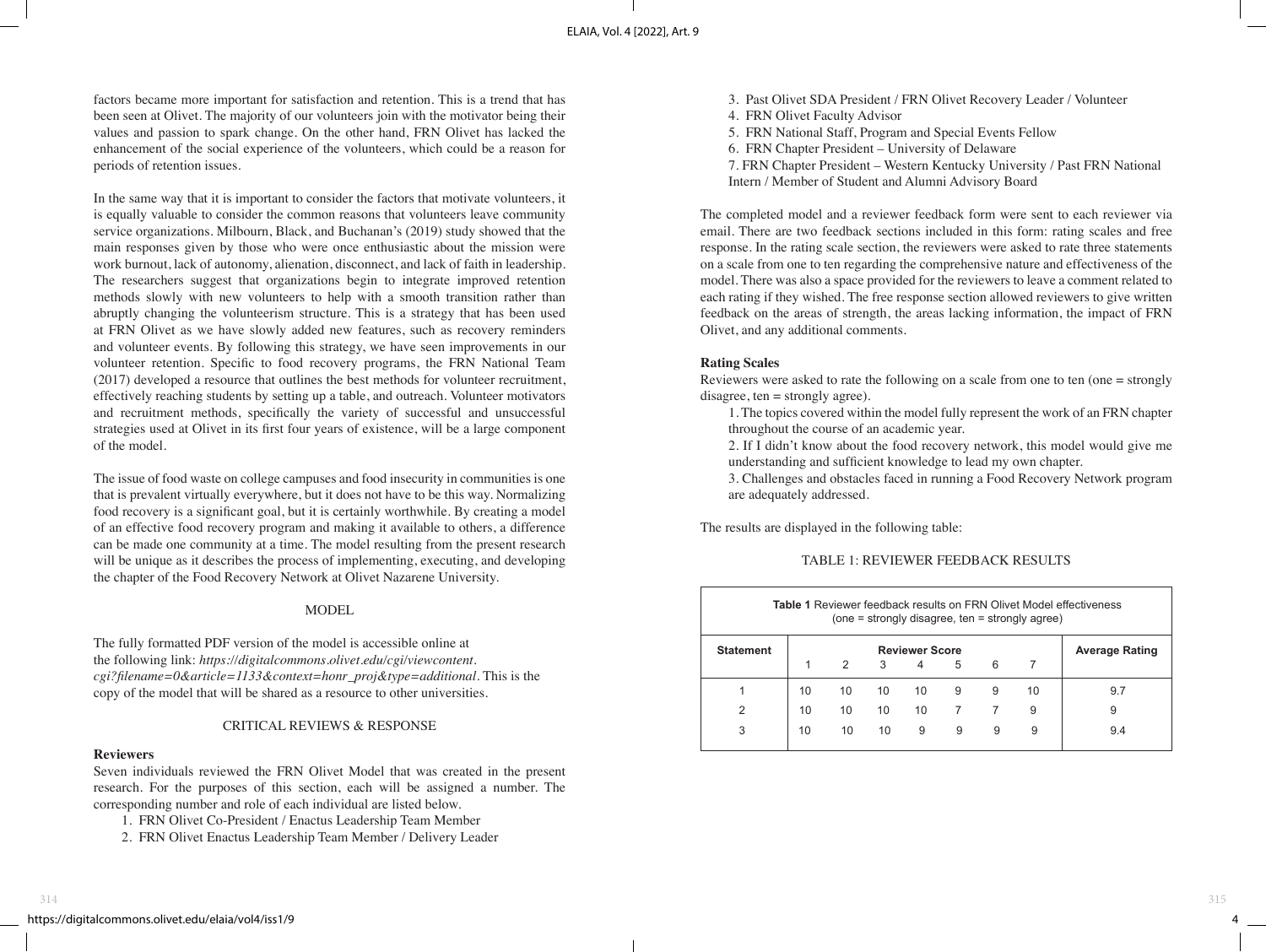#### **Discussion of Rating Scale Results**

The first statement, "the topics covered within the model fully represent the work of an FRN chapter throughout the course of an academic year," had the highest average rating of the three statements at 9.7. Those who gave a rating of 10 commented that the model was incredibly descriptive, extremely thorough, and clearly defined. One reviewer mentioned that the model provided the big picture as well as important details. Another reviewer, who gave this statement a rating of 9, suggested that further quantitative description be added to the model to provide reasonable expectations to the new chapter leaders. The average rating of 9.7 shows that the model is fully representative of the work of an FRN chapter. That being said, FRN chapters should be able to reference this model throughout their year as needed.

The second statement, "if I didn't know about the food recovery network, this model would give me understanding and sufficient knowledge to lead my own chapter," has the lowest rating of the three statements at an average of 9. Four reviewers gave this statement a rating of 10, commenting that the fully comprehensive and easy-to-follow model would act as a road map to give inspiration and confidence to leaders. It is significant to note that the three ratings below 10 were given from individuals who have real experience with the process of implementing and leading an FRN chapter. A rating of 9 was given by one of the chapter presidents with a suggestion to include instructions on how to form a chapter and communicate with FRN National. The FRN National staff member and the other chapter president both rated this statement at a 7. Although FRN National would like to share this with their "Chapters in Progress," they would like to see instructions on how to recruit leadership team members and how to communicate with stakeholders. The chapter president recommended more information on who we connected with to recruit volunteers and establish key operations. Overall, this statement received a very positive rating, and the suggestions given by these key reviewers will be helpful for improvement moving forward.

The third statement, "challenges and obstacles faced in running a Food Recovery Network program are adequately addressed," has an average reviewer rating of 9.4. The three reviewers that have worked directly as student volunteers with FRN Olivet each gave this statement a perfect rating. This is encouraging because each individual directly faced these challenges, so we can conclude that every challenge FRN Olivet faced was addressed within the model. Some of their comments included that the model was transparent in expressing areas where FRN Olivet has struggled, how we learned from it, and the more effective practices we created. The remaining four reviewers gave this statement a rating of 9. Three reviewers mentioned that although the challenges that FRN Olivet encountered were adequately addressed and interesting to read, other FRN chapters will face unique challenges on their campuses. Another reviewer suggested making the challenges stand out more visibly.

## **Free Response**

There were four questions in this section for reviewers to respond to.

- 1. What are areas of strength in the model?
- 2. What areas are lacking or need extra description? Are there any sections that should be added?
- 3. In 1-3 sentences, how has FRN Olivet made an impact? (This could be on you personally, on Olivet, in Kankakee County, on other chapters, etc.)
- 4. Additional Comments:

#### **Discussion of Free Responses**

Many areas of strength were identified by the reviewers. The visual strengths included readability, formatting, and use of pictures and colors. Multiple reviewers commented on the strength of the author's note and the section explaining the importance of an FRN chapter as they provided a significant introduction and purpose to the model. Some of the stronger sections mentioned were "Move Out for Hunger" and the "Volunteers" (recruitment and retention) section. Overall, the resources that were linked and displayed in the model were helpful to the reviewers in their understanding. Most of the reviewers mentioned that they appreciated the thoroughness and comprehensive nature of the model as well as the description of challenges faced in the past. The staff member of FRN National included that the scheduling software that we use is unique to Olivet, so she would like to share that section with other chapters. One of the chapter presidents said that this resource is unique in the amount of specific detail to any others that he has read. Finally, one of the reviewers complimented the areas of opportunity included and the ways in which FRN Olivet would like to grow.

There were a couple of sections that reviewers suggested to be added to the model. Multiple reviewers desired further elaboration upon the "Recoveries" section, specifically how to fill out the forms and the food tracking forms. Similarly, one reviewer recommended that more quantitative data be included to illustrate the scale of FRN Olivet's work. Another common suggestion was to include a section on how to officially start the chapter and who should be involved. Three reviewers would like to see elaboration on leadership, specifically transition between leaders and the roles of the leadership team. A minor suggestion was to add the statistics that resulted from the Weigh the Waste campaign described in the "Additional Events" section. A couple of more creative ideas included creating a calendar of our chapter's operation throughout an academic year and describing the content of our communications with volunteers. To end the model, one reviewer recommended adding a summary section. The changes resulting from these suggestions are described in the following section.

Each reviewer commented on the impact of FRN Olivet. Some reviewers were more involved with the project than others, but all of them were able to speak on the importance of this chapter. The main emphases of those directly involved with FRN Olivet either presently or in the past were on the impact on the campus of Olivet, Kankakee County, and the students involved in recoveries and leadership. The volunteers specifically are beginning to see that "they can make a difference now and in the future." Another reviewer was inspired by the way the school has partnered with the community to

 $5$   $\equiv$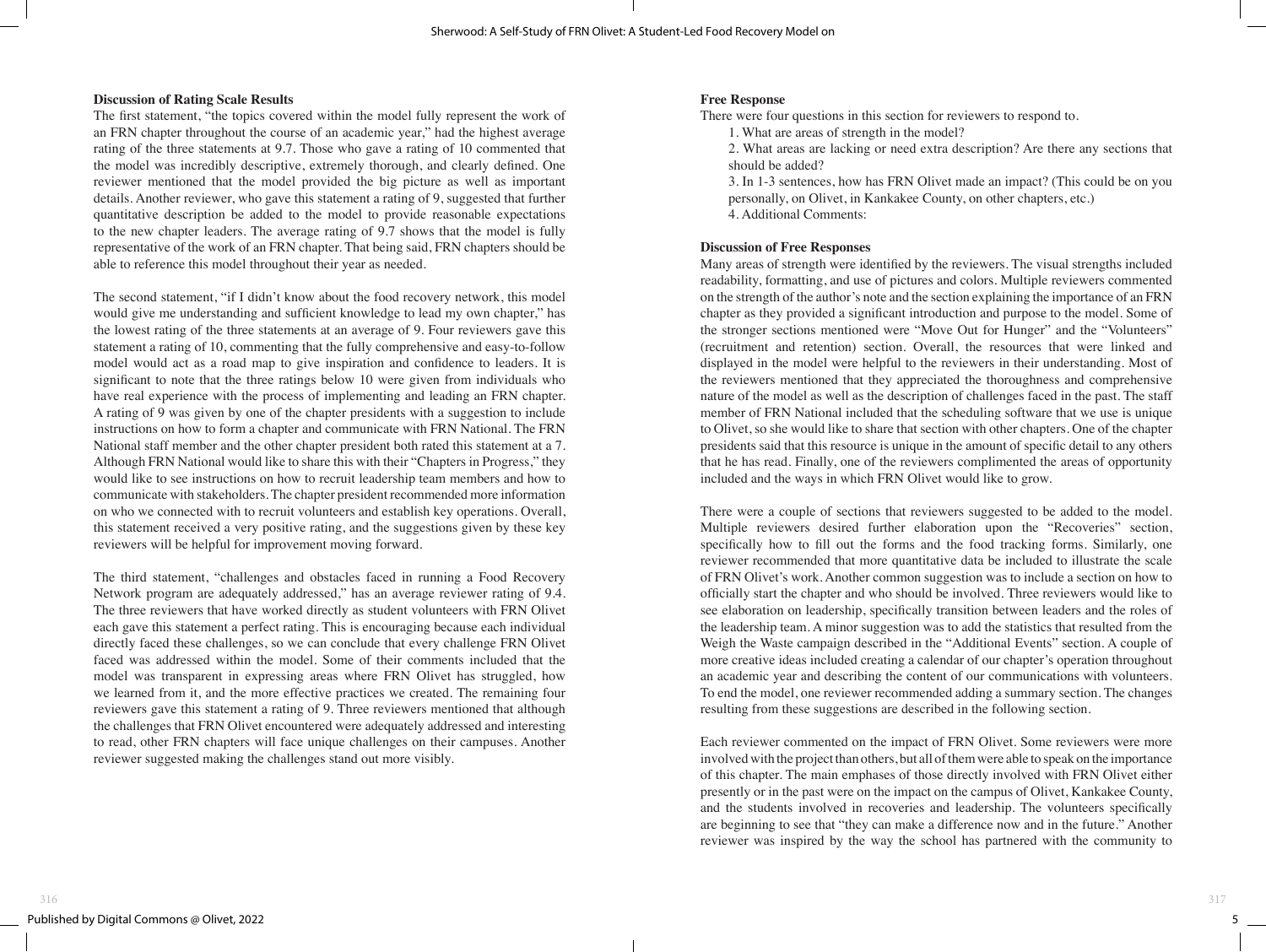help others. From the perspective of FRN National, the chapter at Olivet has been "a standout chapter in the Midwest for several years" and is passionate about "changing the scope of food insecurity and food waste." Even though the FRN chapter presidents from other universities have not directly worked with FRN Olivet, one commented that this model has given increased hope that we, societally, can help to bridge the gap between food insecurity and existing resources.

Finally, the reviewers were given a chance to leave additional comments that may not have fit under any of the other prompts. This helps to ensure that they were given the opportunity to share all of their feedback. Many used this as an opportunity to share grammatical or spelling errors that they found while reading. Others included a note of encouragement to me or a statement about the effectiveness of this model. One of the FRN chapter presidents from another university mentioned that the model gave her ideas that she would like to implement in her own chapter. It was encouraging to see that the reviewers were confident that this model will go on to fulfill its purpose of strengthening the chapter at Olivet and of helping other universities with their FRN chapter implementation or execution.

#### **Response**

Because one of the goals of the present research was to create a model that is effective and useful for existing Food Recovery Network chapters and universities interested in creating their own, I chose to make edits to the model corresponding to the received feedback. The resulting edits are described below, and the final version of the model is included as an appendix.

I began by editing all grammatical errors that were found by the reviewers. Next, I began to add additional description to existing sections where it was suggested. In the "Author's Note," I added some of FRN Olivet's quantitative data to give perspective on the scale of our project. Two subsections were added into the "Recoveries" section; I inserted one that gave detailed instructions on how to fill out the forms during the recovery and examples of each completed form and one about the food tracking forms (which is commonly referred to in the model as logging the recovery). A couple of reviewers desired further elaboration on our leadership regarding the roles of the team, how we communicate with our stakeholders, and the transition between leaders. This resulted in additions to the Volunteer Composition subsection, specifically under the Enactus heading, and the Succession Plan section. To improve organization and reader experience, page numbers were also added to the model.

Two complete sections were added to the FRN Olivet model as a result of the suggestions given by the reviewers. A common opinion was that the model was missing information on how to implement an FRN chapter and who to connect with to do so. To solve that problem, I added the "Implementing an FRN chapter" section. This section describes the steps that a student must take to officially begin a chapter on their campus as well as conversations that take place behind the scenes with groups on campus, the food service, and the partner agency. The second section that was added to the model was a summary at the end, which highlights the main operations of an FRN chapter and a closing thought.

Overall, I was encouraged by the positive feedback given by the reviewers and the confidence that this model will be useful for individuals in the leadership of their FRN chapters. The ideas and suggestions are vital to the improvement of the model and its effectiveness moving forward.

#### **CONCLUSION**

Across the country, colleges and universities have a problem with food waste. In those same communities, there is likely a population of food insecure individuals who do not have access to a sufficient amount of nutritious food. The Food Recovery Network seeks to fill this gap nationwide. In Kankakee County, where Olivet Nazarene University is located, FRN Olivet has been working to fight food waste and feed people for seven semesters thus far. In that time, over 19,000 pounds of food have been recovered and over 15,840 meals have been donated to the food insecure. This program has made a lasting impact not just on those who are receiving the food, but also on the student volunteers. A past volunteer and leadership team member stated that being a part of FRN has "provided such an easy and tangible way to volunteer and make an incredible impact in our community." The FRN Olivet faculty advisor gave the following quote:

"It would be difficult to overstate the impact of this effort. I see the impact measured quantitatively in meals provided, dollars saved, and waste avoided. But I believe the most significant impact has been on the students who have been a part of this effort. It isn't just the founders, but all who recover and deliver food. Those lives have been changed as they see that through their volunteer efforts, they can make a difference now and in the future."

The FRN chapter at Olivet has been one of strength and consistency and according to an FRN National staff member, "a standout chapter in the Midwest for several years." As can be seen through these quotes, the impact made by FRN Olivet has been very meaningful, and the purpose of the present research is to multiply this impact.

The end product of the present research is the FRN Olivet Model, which is a 51 page PDF file that has been fully formatted to be user friendly and easy to navigate. Within the model, there are many resources used and created by the team at Olivet that are linked to the file. The goal of this model is to strengthen the existing program at Olivet and to multiply the impact of FRN Olivet by providing a resource to guide other universities in implementing and executing their own FRN chapter. The model was reviewed by seven individuals and edited corresponding to their feedback. The feedback given by the reviewers supports that the model is comprehensive and would be helpful to student leaders in their experience with an FRN chapter. A staff member at FRN National shared that she would like to give this model to Chapters-in-Progress to use as a resource in their program implementation. The FRN chapter founder and president at Western Kentucky University said that reviewing the FRN Olivet model has given her ideas that she would like to implement in her own chapter. Thus, the model seems to meet the goal of being useful to both new and existing FRN chapters.

 $6$  —